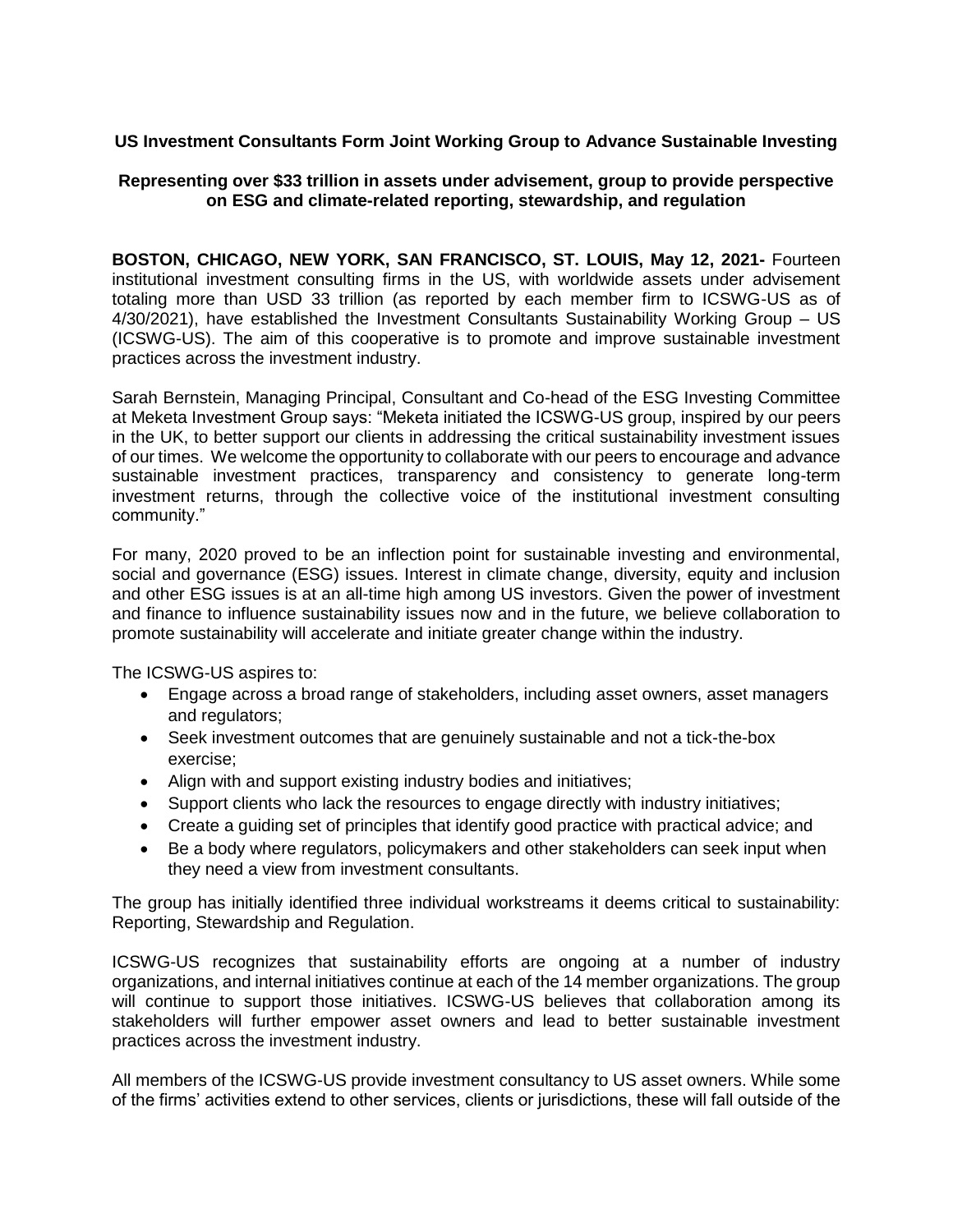group's scope. Member firms will take appropriate measures to avoid any conflicts of interest between the group's work and these other activities and will ensure that the group's activities are conducted in accordance with all applicable laws.

**Founding members of the Investment Consultants Sustainability Working Group – US are:**

ACG Aon Investments Callan Cambridge Associates Marquette Associates Meketa Investment Group **Mercer** NEPC RVK Segal Marco Advisors SEI Willis Towers Watson Wilshire

Verus Investments

Phineas Troy, Vice President, Senior Consultant at ACG says: "ACG is pleased to join the ICSWG-US to advance initiatives around greater sustainable and inclusive investing awareness and accountability throughout our industry. ACG is encouraged by the influence and impact we can make by collaborating with our peers to drive progress in the area of sustainable and inclusive investing, for the benefit of our clients and investors globally."

Meredith Jones, Global Head of ESG at Aon says: "Institutional investors are increasingly concerned about the long-term sustainability of their investment portfolios. However, in the absence of unified reporting regimes, regulatory guidelines or even terminology, many continue to struggle with ESG integration and climate change positioning. While there is no one-size-fitsall approach to sustainability, a more unified and consistent framework around sustainability would be invaluable to investors, and we hope that Aon, working directly with our clients and with ICSWG-US members, will be able to make a significant contribution to that framework."

Tom Shingler, Senior Vice President and Leader of the ESG team at Callan says: "With Callan at the forefront of ESG research and education, we are thrilled to be part of this working group of our peers to bring further transparency and insights to the rapidly changing ESG landscape. There is growing interest from institutional investors to incorporate financially material ESG factors into their investment processes, and we believe the move toward more ESG incorporation is consistent with a long-term investment approach."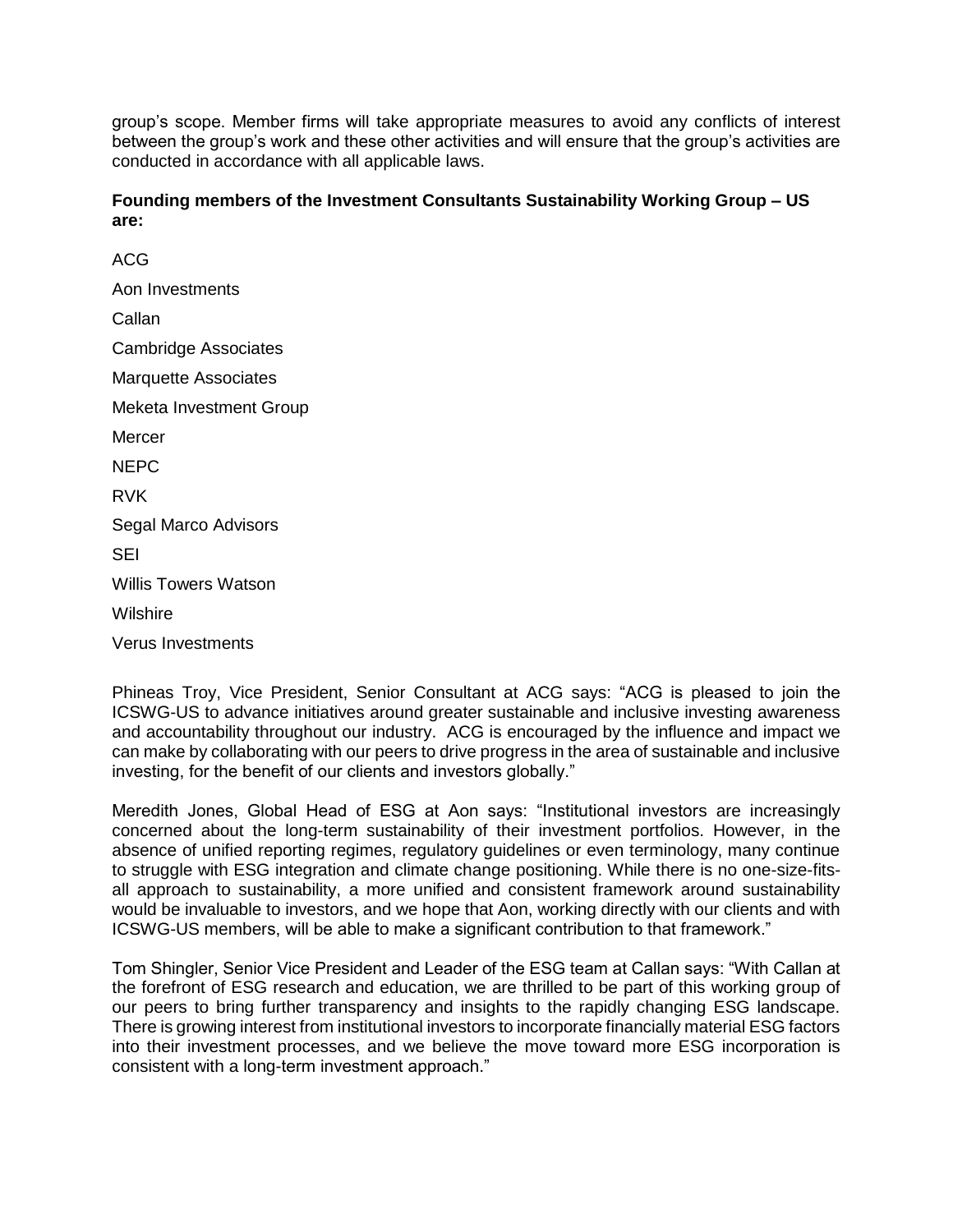Liqian Ma, Head of Sustainable and Impact Investing at Cambridge Associates says: "For nearly 20 years Cambridge Associates has employed a broad range of sustainable and impact investing strategies, seeking to finance long-term, market-driven solutions to environmental and social challenges without making concessions on returns. We welcome the opportunity to continue this work by collaborating with peers to establish industrywide best practices. We are encouraged by the working group's commitment to building resilient portfolios in the face of immense and systemic issues, such as social inequality and climate change."

Nichole Roman-Bhatty, Managing Partner, Founder and Co-Lead Sustainable Investment Group at Marquette Associates says: "As we've seen growth from both the demand for diversity and inclusion in the investment industry as well as the number of sustainable investing solutions in the market, this new consultant initiative lends an important voice for defining best practices. The consultant community is uniquely positioned to marry investor interest with market feasibility, making this collective effort vital to developing standardization around reporting and ultimately providing a better framework towards building successful, sustainable investment portfolios."

Dave Fanger, US Head of Responsible Investment at Mercer says: "Sustainability continues to be a core investment belief at Mercer. As we support investors in setting their net zero emissions target with our Analytics for Climate Transition solution and pioneering climate scenario analysis, Mercer is joining this collective sustainability voice of the consulting industry in the US, as we did in the UK, to help clients generate investment returns in a way that is sustainable and gives consideration to all stakeholders."

Dulari Pancholi, CFA, CAIA, Principal and Director of Credit and Multi-Asset at NEPC says: "NEPC believes that sustainability, impact investing, and ESG integration all have a role in the future of investing and portfolio construction. For more than 30 years, we've worked closely with our clients to align their financial goals with their organizational missions and we recognize the changing need to incorporate these aspects in the decision making process. As such, we are thrilled to be a part of ICSWG-US and look forward to collaborating with peers in this initiative to build out best practices, increase education, standardization and transparency."

Maureen O'Brien, Vice President, Corporate Governance Director and Chair of the ESG Committee at Segal Marco Advisors says: "Segal Marco believes environmental, social and governance factors help investors gain insight into which investments are sustainable over the long-term. We are pleased to partner with our peers in the industry to jointly address challenges to ESG implementation. The ICSWG-US will enable the consulting community to share our common perspectives with regulators, lawmakers, asset managers and asset owners."

Jana Holt, Global Director of Sustainable Investing Solutions at SEI says: "We welcome enhanced collaboration with our colleagues across the industry, as shared insights and objectives can accelerate the adoption of sustainable investing policies and practices that benefit investors of all sizes, particularly those served by our Institutional business. By working together through the ICSWG-US, we aim to support the development of meaningful best practices and practical guidance that can help investors manage risks and take advantage of the opportunities presented by sustainability megatrends."

Daniel Ingram, Sr. Vice President, Wilshire Associates says: "Wilshire embraces this timely opportunity to collaborate with peers on sustainable investment practices through ICSWG-US and is committed to expanding on the work we've done for years providing tailored ESG investment solutions to our clients. We believe insights shared through this industry-wide initiative will inform